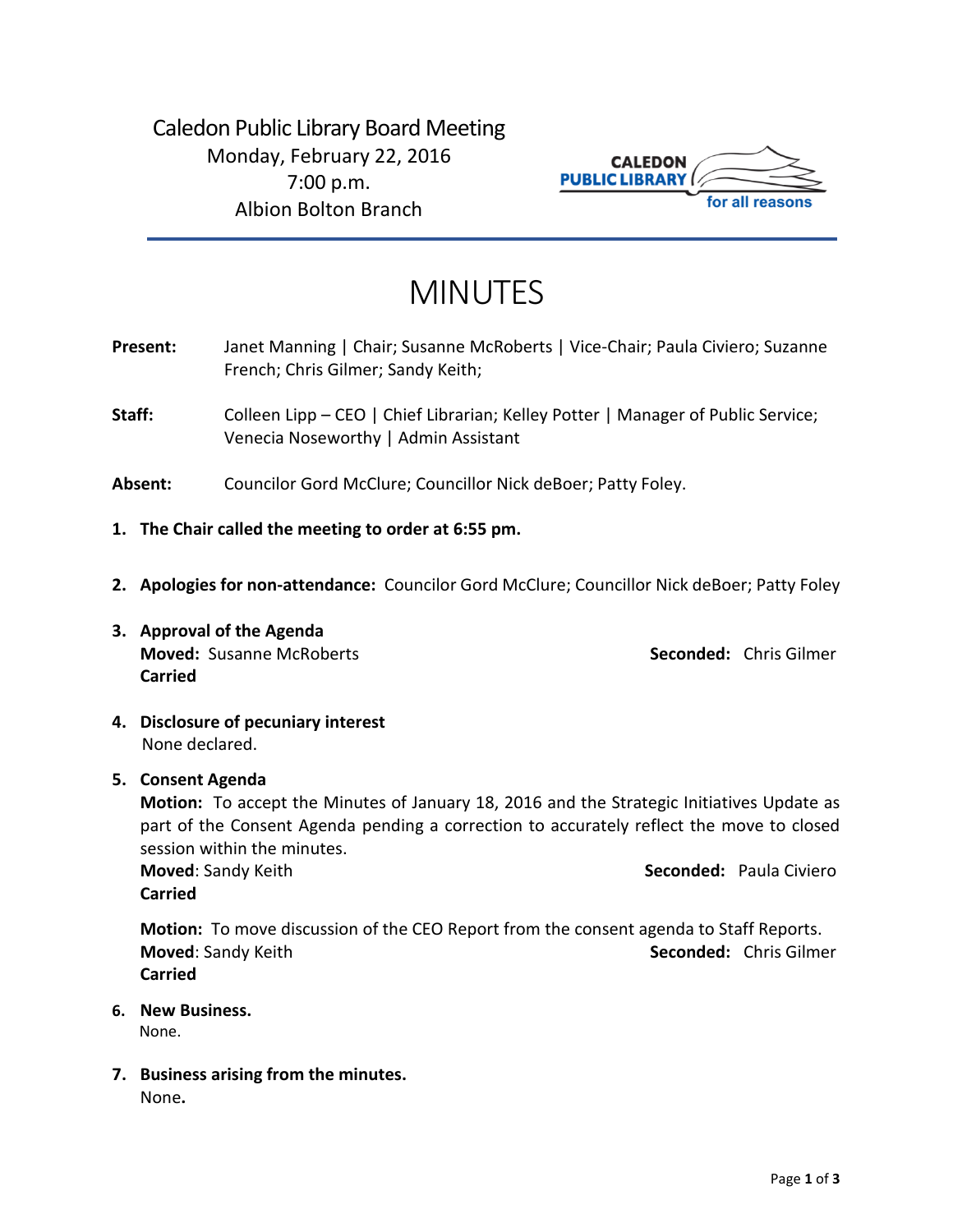# **8. Board and Committee Report:**

# **a. CEO Evaluation Committee Report**

A brief oral update was provided by Janet Manning regarding the status of the evaluation process and plans to conduct a related staff survey.

## **9. Staff Reports**

# **a. CEO's Report**

Colleen Lipp presented the CEO's Report included a brief updated related to a recent meeting of Exchange Partners.

**Motion**: That the Caledon Public Library Board receive the CEO's Report as presented. **Moved**: Sandy Keith **Seconded**: Chris Gilmer

**Carried**.

## **b. Treasurer's Report**

Colleen Lipp presented the Treasurer's Report and Financial Statements. **Motion**: That the Caledon Public Library Board approve use of limited Inter-Account Transfers to facilitate the transfer of funds between the Library and Town bank accounts. **Moved:** Suzanne French **Subset Constant Constant Seconded:** Susanne McRoberts **Carried**.

**Motion**: To receive the Treasurer's Report as presented.

**Moved:** Susanne McRoberts **Seconded:** Sandy Keith **Carried**.

# **c. Branch Hours of Operation**

**Motion:** That the Caledon Public Library Board adopt the recommended hours of operation at the Alton, Caledon Village and Margaret Dunn Valleywood branches for implementation on Monday, February 20

**Carried.**

**Moved:** Paula Civiero **Seconded: Sandy Keith** Seconded: Sandy Keith

# **d. Planning Policy and Timeline Report**

**Motion**: That the Caledon Public Library Board approve and adopt the amended Planning Policy and Timeline, and;

That the Caledon Public Library Board approve the formation of an Ad Hoc Planning Committee to be comprised of the Chair, CEO, Board members Chris Gilmer and Suzanne French and two (2) members of the management team.

**Moved:** Susanne McRoberts **Seconded:** Sandy Keith **Carried.**

#### **e. Board By-Laws**

**Motion:** That the Caledon Public Library Board repeal the previous By-Law, revised August 13, 2012

**Moved:** Sandy Keith **Seconded:** Chris Gilmer